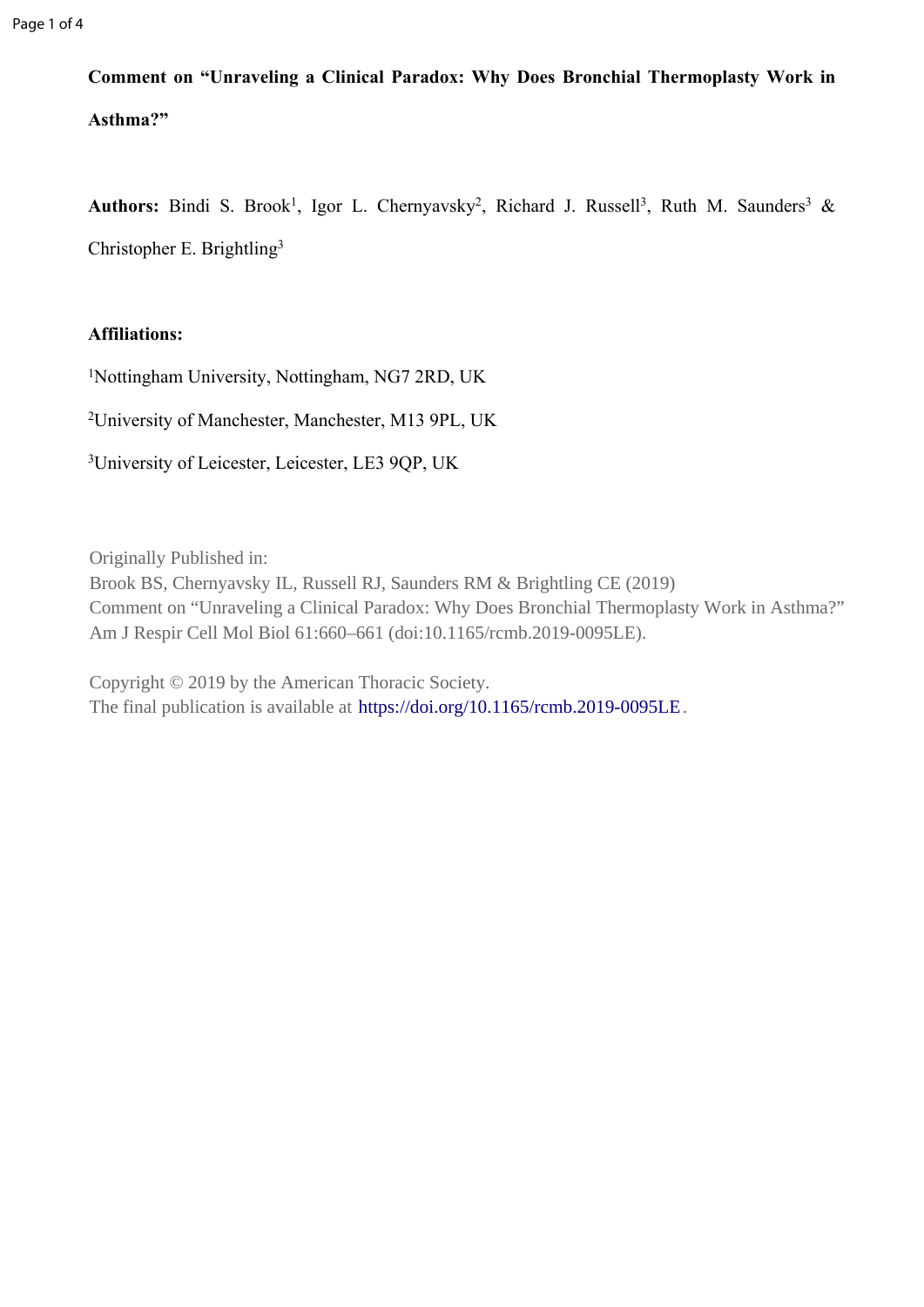## **Comment on "Unraveling a Clinical Paradox: Why Does Bronchial Thermoplasty Work in Asthma?"**

To the Editor:

We are writing to call for caution when interpreting the predictions of computational models at the organ-level<sup>1,2</sup> in the context of tissue-scale effects<sup>3</sup>. Having read recent work by Donovan and colleagues1,2 with great interest, we would like to raise a few points about the use of modelling to understand the mechanisms of therapeutic action of bronchial thermoplasty (BT) in asthma control.

First, the authors postulate a fixed 75% airway smooth muscle (ASM) reduction post-BT, quoting published biopsy data1,2. However, relative reductions in ASM mass in reported *in vivo* biopsy studies range from  $\sim$  50-80% as cited and further demonstrated in our study<sup>3</sup>, and more recently reported by d'Hooghe *et al*<sup>4</sup> . These reductions are also characterised by strong inter- and intrapatient variability, e.g. in our study the observed relative reduction in ASM mass had an interquartile range of 6 to 90%<sup>3</sup>. Furthermore, acutely, we observed less than 60% reduction in viable ASM cell counts *in vitro* and less than 10% of a large conducting airway was predicted to be heated to therapeutic temperatures *in silico*<sup>3</sup>. Other works also highlight relative resilience of fibroblasts to thermal injury<sup>5</sup>, in agreement with more ASM cells (structurally similar to fibroblasts) remaining viable at higher temperatures than bronchial epithelial cells<sup>3</sup>. Even granting possible long-term decrease in ASM content of the treated airways, we still expect a significant degree of heterogeneity. It therefore appears important to identify the threshold percentage in ASM reduction and/or de-activation at the level of individual bronchi that will make a functional impact at the organ level. The future approaches thus lie in integrated tissue- and organ-level models to provide patient-specific spatial heterogeneity of local BT thermal impact.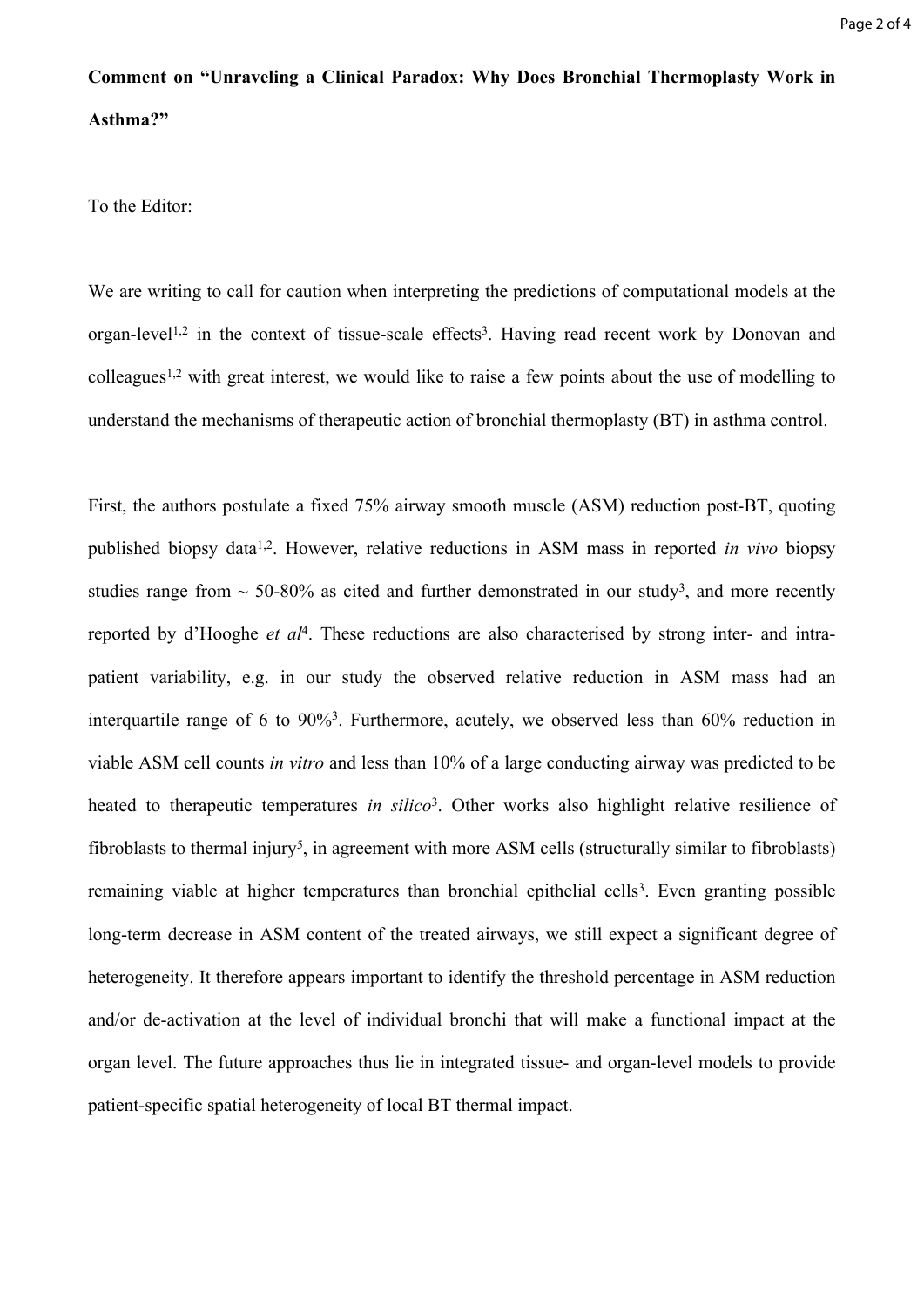It is also important to differentiate relative contribution of smaller vs. larger bronchi to the clinical impact of BT (either direct or indirect). The organ-level model<sup>1</sup> suggests the largest airways as a key pathway to improved ventilation. On the other hand, the reactivity of smaller airways is known to be more prominent in heavily remodelled fatal asthma (e.g. [15] in Donovan, *et al.*<sup>2</sup> ), which is confirmed by the results of the study (see Fig. 3(f) in Donovan, *et al.<sup>1</sup>* in agreement with tissue biomechanical models<sup>6</sup>). An integrated tissue model<sup>3</sup> also indicates that the potential impact of BT is strongest at the distal end of accessible bronchi and, thus, could affect highly reactive ASM-rich airways in severe near-fatal asthma.

Finally, although the clinical effect of BT on reducing the frequency of exacerbation episodes is better established, the impact of BT mechanisms on lung function appear less clear<sup>4,7</sup>, with no confirmed correlation between clinical outcomes and improvement in functional respiratory tests. However, there is evidence of BT-induced improvement in epithelial integrity<sup>3</sup> that might be associated with long-term altered gene expression profiles in bronchial epithelium<sup>8</sup>, potentially contributing to a lower exacerbation incidence rate.

Bindi S. Brook<sup>1</sup> Igor L. Chernyavsky<sup>2</sup> Richard J. Russell<sup>3</sup> Ruth M. Saunders<sup>3</sup> Christopher E. Brightling<sup>3</sup> <sup>1</sup>Nottingham University, Nottingham, NG7 2RD, UK <sup>2</sup>University of Manchester, Manchester, M13 9PL, UK <sup>3</sup>University of Leicester, Leicester, LE3 9QP, UK